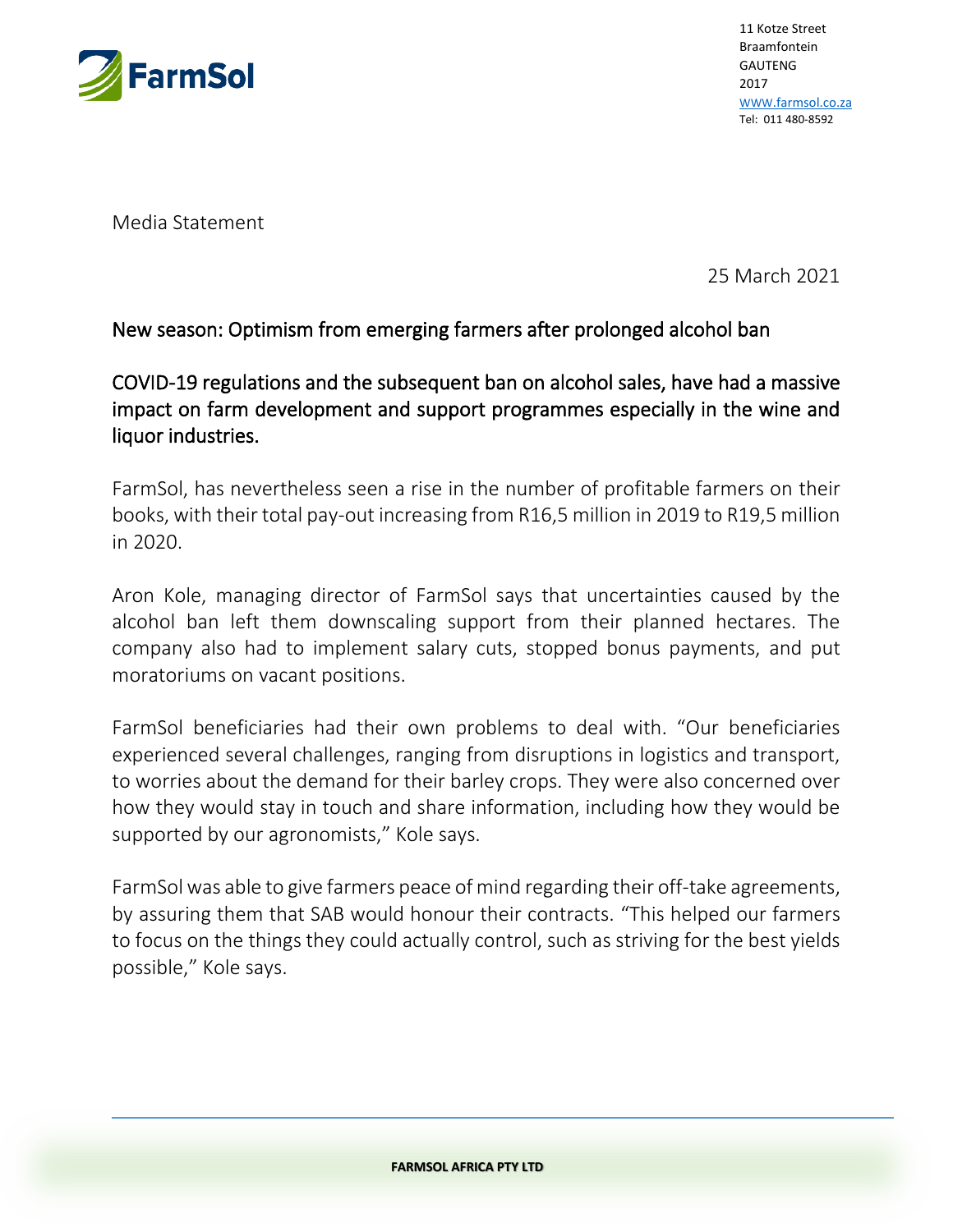

11 Kotze Street Braamfontein GAUTENG 2017 [WWW](http://www.farmsol.co.za/)[.farmsol.co.za](http://www.farmsol.co.za/) Tel: 011 480-8592

third wave, Kole is optimistic that the industry might be heading for an even larger Despite continued uncertainties brought on by COVID 19, and the possibility of a maize harvest during the 2020/2021 season, largely due to improved climatic conditions over most parts of the country, associated with the development of La Nina conditions.

## Climatic conditions and support services

FarmSol also harnessed new communication technologies, such as WhatsApp and social media, to maintain regular contact between agronomists and beneficiaries, with regular advice on harvesting, logistics and general information on all things related to COVID-19.

Maureen Magubane, a FarmSol client, who farms in Mooirivier (KwaZulu-Natal), agrees that 2020 was a tough year: "I actually made a loss in the 2020 season on my 50 hectares of maize, because of planting mistakes, damages suffered from roaming cattle, fire damage from a neighbouring farm, and then all the challenges brought about by the COVID-19 pandemic."

However, things are looking much better for Magubane this year. "We have been looking for funding from government to banks for many years, but FarmSol was the first to give us a break. With their financial aid and support services, I will be planting a total of 100 hectares and with lessons learned from the past season, I am positive to achieve higher yields and better quality than in 2020."

From a production side, the year in general turned out better than expected, thanks to favourable climatic conditions in most regions except for the Western Cape, where rainfall during harvesting caused problems with barley quality.

"Fortunately, FarmSol had supported farmers in the Western Cape to plant other crops such as wheat, which helped to compensate for losses if their barley did not make malting grade," according to Kole.